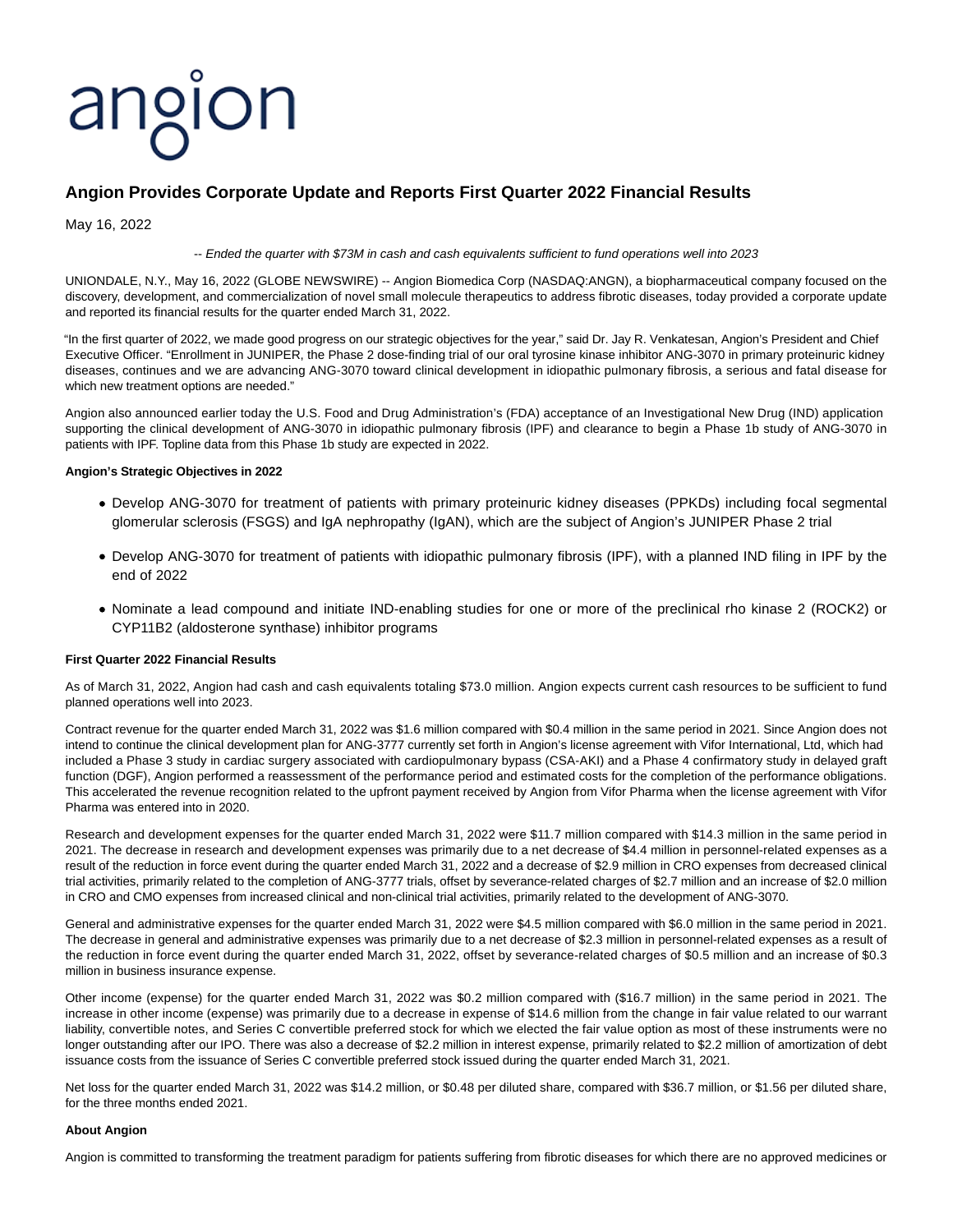where existing approved medicines have known limitations. Angion's lead product candidate is ANG-3070, a highly selective oral tyrosine kinase receptor inhibitor in development for the treatment of fibrotic, kidney and lung diseases. Enrollment is ongoing in JUNIPER, a dose-finding Phase 2 trial of ANG-3070 in primary proteinuric kidney diseases (NCT04939116). Additionally, Angion has preclinical programs focused on a rho kinase 2 (ROCK2) inhibitor and a CYP11B2 (aldosterone synthase) inhibitor. For more information, please visit www.angion.com.

## **Forward Looking Statements**

Statements contained in this press release regarding matters that may occur in the future are "forward looking statements" within the meaning of the Private Securities Litigation Reform Act of 1995, including but not limited to statements in this press release regarding the potential of ANG-3070 as a treatment for primary proteinuric kidney diseases, specifically FSGS and IgAN, and as a treatment for IPF, Angion's plan to initiate a Phase 1b study of ANG-3070 in IPF in 2022 and to report data in 2022, Angion's intentions to not pursue the clinical development plan currently set forth in the license agreement with Vifor Pharma, and Angion's expectations that its cash and cash equivalents will be sufficient to fund operations well into 2023, as well as the statements under the caption "Angion's Strategic Objectives in 2022." Such statements are subject to risks and uncertainties, and actual results may differ materially from those expressed or implied by such forward-looking statements. In particular, the following factors, among others, could cause results to differ materially from those expressed or implied by such forward-looking statements: Angion's ability to demonstrate sufficient evidence of efficacy and safety in its clinical trials of ANG-3070 and its other product candidates; the accuracy of Angion's estimates relating to its ability to initiate and/or complete clinical trials; the results of preclinical studies may not be predictive of future results; the costs of clinical trials may exceed expectations; Angion's ability to raise additional capital; and the effects of COVID-19 on Angion's clinical programs and business operations. For a fuller description of risks and uncertainties that could cause actual results to differ from those expressed in forward-looking statements, see Angion's Annual Report on Form 10-K for the year ended December 31, 2021, filed with the Securities and Exchange Commission on March 30, 2022, Angion's Quarterly Report on Form 10-Q for the quarter ended March 31, 2022, to be filed with the Securities and Exchange Commission on May 16, 2022, especially, in each case, under the caption "Risk Factors," as well as other documents that may be filed by Angion from time to time with the Securities and Exchange Commission. Investors are cautioned not to place undue reliance on these forward-looking statements, which speak only as of the date of this release. Angion undertakes no obligation to update any forward-looking statement in this press release, except as required by law.

# **ANGION BIOMEDICA CORP. Condensed Consolidated Statements of Operations (in thousands, except share and per share amounts) (unaudited)**

|                                                               | Three Months Ended March 31, |    |            |  |
|---------------------------------------------------------------|------------------------------|----|------------|--|
|                                                               | 2022                         |    | 2021       |  |
| Revenue:                                                      |                              |    |            |  |
| Contract revenue                                              | 1,648                        | S. | 371        |  |
| Total revenue                                                 | 1,648                        |    | 371        |  |
| <b>Operating expenses:</b>                                    |                              |    |            |  |
| Research and development                                      | 11,667                       |    | 14,298     |  |
| General and administrative                                    | 4,466                        |    | 6,012      |  |
| Total operating expenses                                      | 16,133                       |    | 20,310     |  |
| Loss from operations                                          | (14, 485)                    |    | (19, 939)  |  |
| Other income (expense), net                                   | 245                          |    | (16, 748)  |  |
| <b>Net loss</b>                                               | (14, 240)                    |    | (36, 687)  |  |
| Net loss per common share, basic and diluted                  | (0.48)                       |    | (1.56)     |  |
| Weighted average common shares outstanding, basic and diluted | 29,959,251                   |    | 23.443.851 |  |

# **ANGION BIOMEDICA CORP. Condensed Consolidated Balance Sheets (in thousands) (unaudited)**

|                                           | March 31,<br>2022 |      | December 31,<br>2021 |
|-------------------------------------------|-------------------|------|----------------------|
| <b>Assets</b>                             |                   |      |                      |
| <b>Current assets</b>                     |                   |      |                      |
| Cash and cash equivalents                 | \$<br>73,002      | \$   | 88,756               |
| Grants receivable                         |                   |      | 806                  |
| Prepaid expenses and other current assets | 3,237             |      | 1,685                |
| Total current assets                      | 76,239            |      | 91,247               |
| Property and equipment, net               | 419               |      | 451                  |
| Operating lease right-of-use assets       | 3,790             |      | 3,986                |
| Investments in related parties            | 732               |      | 723                  |
| Other assets                              | 78                |      | 106                  |
| <b>Total assets</b>                       | 81,258            |      | 96,513               |
| Liabilities and stockholders' equity      |                   |      |                      |
| <b>Current liabilities</b>                |                   |      |                      |
| Accounts payable                          | \$<br>3,433       | - \$ | 4,710                |